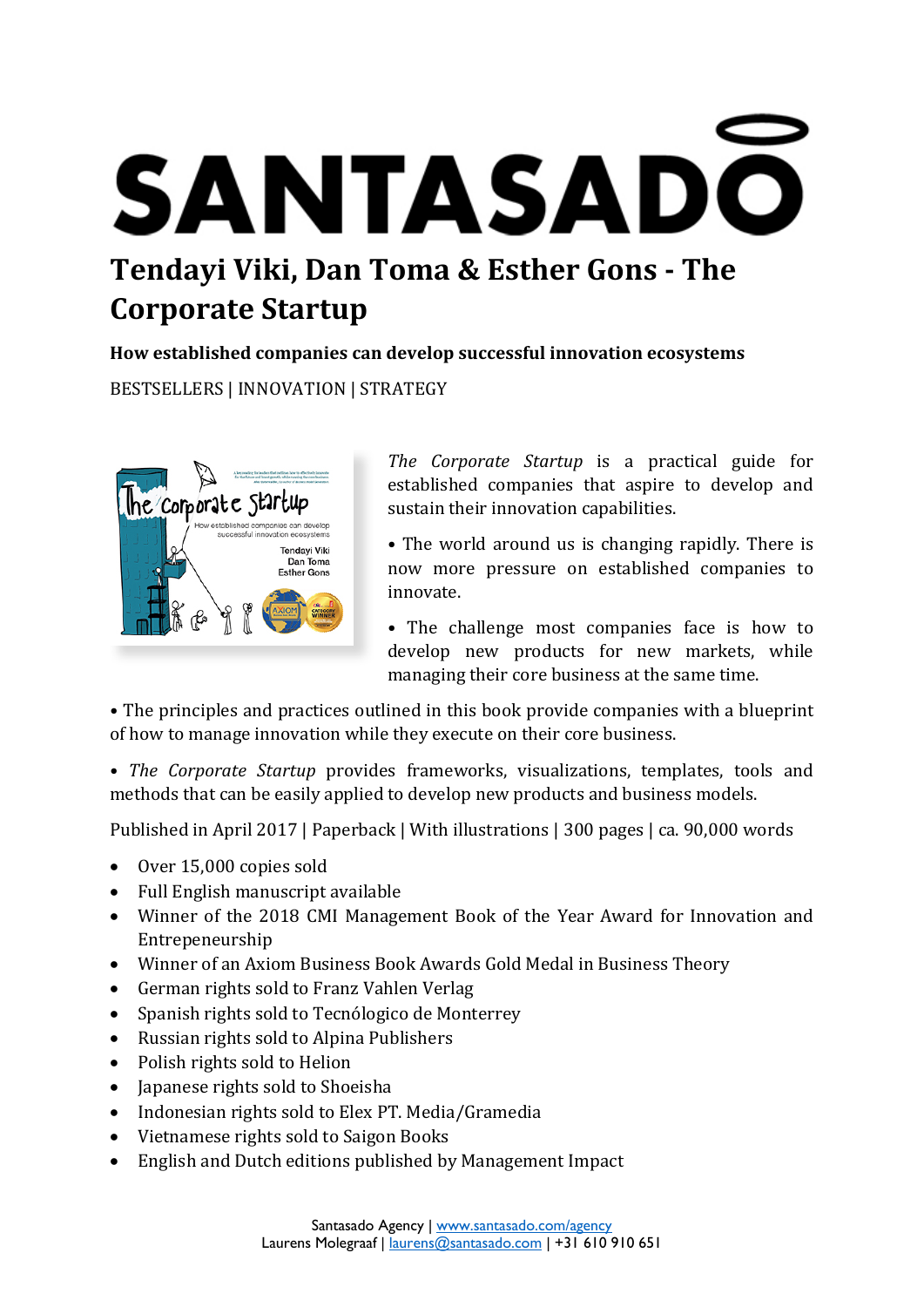

#### **ABOUT THE AUTHORS**

**Tendayi Viki**, PhD MBA is an author, speaker and advisor on the topic of corporate innovation. He helps companies of all sizes develop internal ecosystems so they can innovate for future while running their core business. He holds a PhD in Psychology and an MBA. He has worked with several companies including ABN AMRO, Airbus, Air France-KLM, American Express, The British Museum, Lufthansa-Airplus, Pearson, Salesforce, Standard Bank, Unilever and The World

Bank. Dr Viki co-designed and helped implement Pearson's Product Lifecycle, which is an innovation framework that won Best Innovation Program 2015 at the Corporate Entrepreneur Awards in New York. He was nominated for the Thinkers50 2017 Innovation Award and listed on the Thinker50 2018 Radar List of emerging management thinkers to watch. He is also a Contributor at *Forbes Magazine*.

**Dan Toma**, MBA comes from an entrepreneurial background. He has been involved with Hi-Tech and internet start-ups across the world and is an entrepreneurship community leader in Europe. In recent years, he started focusing more on enterprise innovation management, specifically on the changes large organizations need to make to allow for disruptive new ventures to be built in a corporate setting. He has worked with companies like Deutsche Telekom, Bosch, Jaguar Land Rover and Allianz. A big proponent of the ecosystem approach to innovation, Dan has also worked with various government bodies in Asia and Europe, helping developing national innovation ecosystems and implement national innovation strategies. The work experience gathered from the public and private sector has been translated into various experiential courses that Dan has delivered for universities worldwide.

**Esther Gons** is co-founder and investor of NEXT.amsterdam, helping startups from ideas phase to a working business model. She has developed the entrepreneurship course for the Communication Multimedia and Design program at the Amsterdam University of Applied Sciences. She is also an international speaker who organized the first StartupBus Europe tour in 2011 and has acted as lead mentor at Rockstart Accelerator for the past six years. As a visual spatial thinker she was part of bringing the lean startup movement to the Netherlands. Esther has mentored over a hundred startups so far and still acts as advisor for many of them. Connecting corporates to the startup ecosystem is important to NEXT, so Esther is also frequently involved in corporate innovation.

## **RECOMMENDATIONS**

'A key reading for leaders that outlines how to effectively innovate for the future and boost growth, while running the core business.'

**Alex Osterwalder**, Co-author of *Business Model Generation*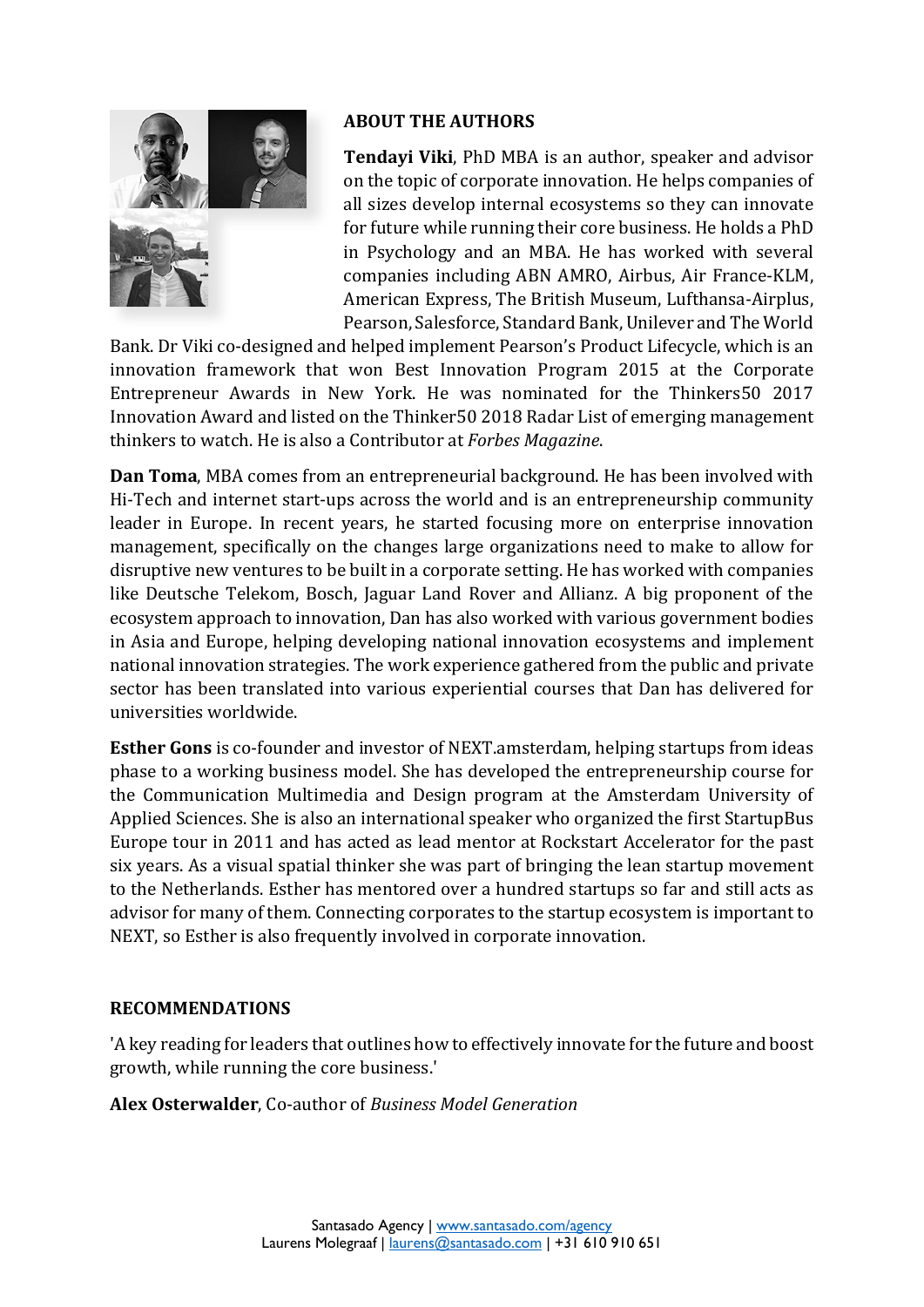

'We have found *The Corporate Startup* model and the thoughts on the innovation ecosystem very useful in designing our innovation strategy. This book is a must read for all corporate leaders that want to transform their companies to be more innovative.'

**Erik Kongsvik-Ibsen**, Vice President of Strategy and Business Development at Egmont

'This book is a timely addition to the corporate innovation space. It is a must read for anyone working on innovation in medium-size and large companies. The principles and practices, if well implemented, can save a company from the disruption death march.'

# **Tim Deeson**, Managing Director at Deeson Group

'This book helps organizations of all sizes to manage innovation. This playbook uses illustrated step-by- step guides to lead the reader through the processes to create an ecosystem that nurtures innovation at every level in a business.'

# **Jury CMI Management Book of the Year**

'Big companies need to innovate or die. The question is how. Companies need a playbook; a process by which they can start the process of transforming their organizations into innovation engines. *The Corporate Startup* is that playbook. It provides a proven methodology —applying Lean Startup principles and more— for building a culture of innovation.'

# **Ben Yoskovitz**, Co-Author of *Lean Analytics* and Founding Partner at Highline BETA

'Nothing's harder than creating innovation, and the most valuable creations are exactly those which shrivel under typical corporate management. The authors' approach is to focus on creating an ecosystem that allows innovation to flourish on its own; addressing health of the soil rather than micro-managing the plants. If you want to avoid some of the common traps and give your internal entrepreneurship the best shot, this book will help.'

# **Rob Fitzpatrick**, Author of *The Mom Test*

'In a world full of innovation hype and clichés, *The Corporate Startup* manages to provide useful answers and solutions to a complex question — how can corporations innovate faster and better? The book delivers a clear roadmap for creating a strategy, governance structures and implementing an innovation practice. This makes it an absolute must-read for all corporate strategists and innovators and has become "the way we think and talk" about corporate innovation in Copenhagen Fintech.'

# **Thomas Krogh Jensen**, CEO at Copenhagen Fintech

'In this wonderful book, we have found frameworks and methods that are extremely relevant and helpful in our efforts to structure our open innovation. We are beginning to use Corporate Startup tools and methods to better qualify investment decisions, as well as secure continued board-level understanding and buy-in to the strategy.'

**Ole Madsen**, Senior Vice President at Spar Nord Bank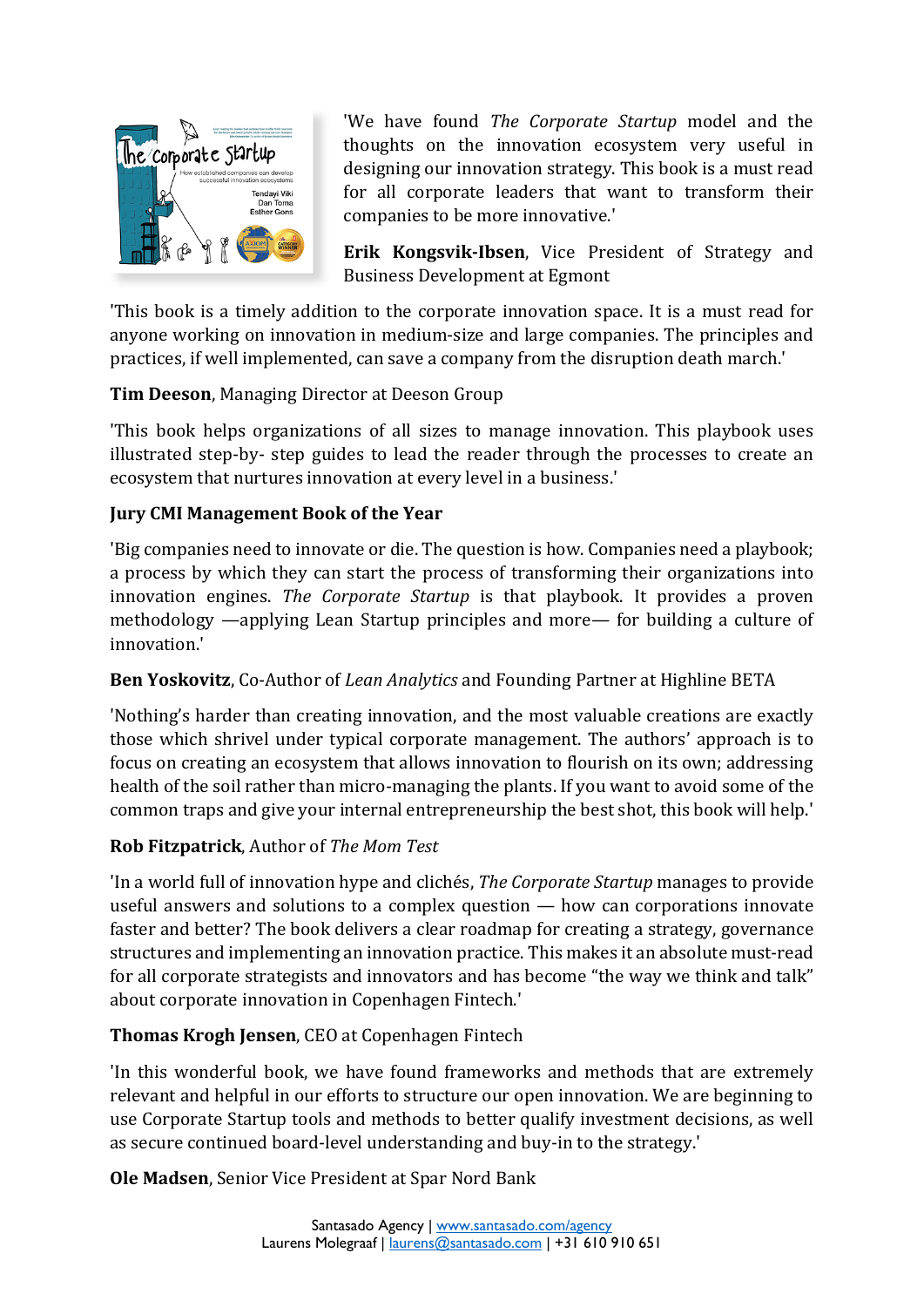

'A book crammed full of real examples and pragmatic (not dogmatic) frameworks for bringing entrepreneurship to corporate dinosaurs. A must-read.'

**Tristan Kromer**, Founder at Kromatic and Editor of *The Real Startup Book*

'With innovation now a strategic imperative, you are going to need a playbook to help develop practical and scalable

approaches to innovation in your company — simply put, you are going to need this book!'

#### **Paul Brown**, Founder at Rokket Digital

'The 21st century organization, we're told, needs to be innovative, creative and customer centered. That's all very well if you're a disruptive startup. But what if you're an established organization based on 20th century principles of Taylorism? How do you make your big company as innovative as a small startup? If you want practical advice from people who have been there and done that, there's no better source than this book. Reading this book is like shadowing the authors on a consulting assignment as they coach you on what works and what doesn't.'

**David Travis**, User Experience Consultant and Managing Director of Userfocus

'The authors have clearly spent time in the trenches helping big and small companies transform through applying lean startup principles. This book is full of insightful nuggets you immediately grasp and a simple yet effective framework you can start implementing right away.'

#### **Justin Coetsee**, Co-Founder at Ignitor

'In this remarkable book, the authors challenge us to take the 'Red Pill' of sustainable innovation: a system of frameworks that work together to generate superior results. If you want to keep yourself in the black, take the authors' 'Red Pill' and follow their advice.'

#### **Luke Hohmann**, Founder/CEO at Conteneo and Author of *Innovation Games*

'Lean thinking for business and product development requires the practitioner to strip away misconceptions about how an idea becomes a successful new business. It requires a 're-training' of the brain to suppress those misconceptions and focus on the fastest path to testing the assumptions held about the customer's needs. This book is your 're-training' manual.'

#### **Peter Pascale**, Vice President of Product Management at Pearson VUE

'Established companies need to innovate or risk losing market share. This book provides a great playbook that managers can use to learn about lean startup methods and apply them within their company. It is a must read for any executive thinking about creating an innovation ecosystem within their business.'

**Klaus Wagner**, CEO at Josera Petfood GmbH & Co. KG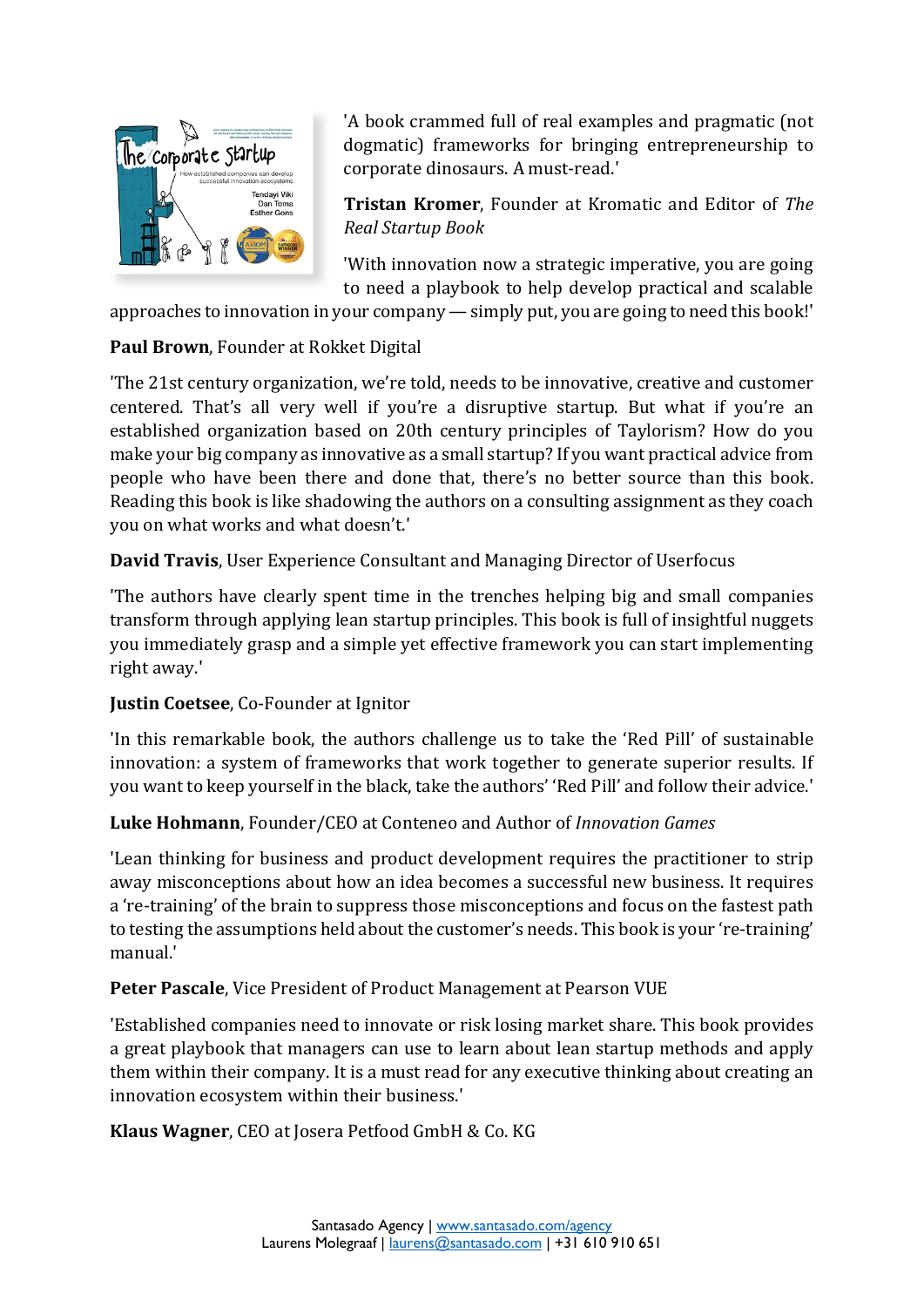

'*The Corporate Startup* bridges two worlds that are normally regarded to be quite the opposite. Corporations can learn a lot about startup methodologies and how they apply to their organizations from reading this book. Startup founders should also read it to understand the challenges that large companies face and how to better collaborate with them. I highly recommend this book.'

**Rune Theill**, Co-Founder and CEO at Rockstart Accelerator

'I believe the next wave of entrepreneurship and innovation will belong to the established corporation. *The Corporate Startup* provides a structured and practical approach to help companies make their new business model building machine a reality.'

# **Dr Marc Sniukas**, Author of *The Art of Opportunity*

'Tendayi, Dan and Esther are some of the most knowledgeable and engaging members in the startup and corporate innovation community. Not only is their personal knowledge and experience very valuable, I've experienced them to generate profound impact through their engagement with several of our, and others' grassroots initiatives. This book allows anyone in the intrapreneurship field to access that knowledge and create the same impact.'

# **Leon Pals**, Chairman at Startup Foundation

'As the role of corporate innovator seems to be getting more complex, what else to wish for than a roadmap that makes things simple and clear? Tendayi, Dan and Esther have done a wonderful job creating exactly such a roadmap with this book, and I'm sure it will support you in getting to your goals, faster.'

## **Hans Balmaekers**, Director at Intrapreneurship Conference

'This wonderful book helps companies apply practical and innovative business model development methods using new ways of collaboration, based on an ecosystems approach. *The Corporate Startup* provides a great way of implementing innovation practices for companies to cope in today's hectic and ever changing world.'

## **Corine van Winden**, CEO at Global Pets Community

'In my experience the biggest topic that is not covered well for large corporations is the art of managing the innovation process and output. *The Corporate Startup* provides a concrete framework to manage innovation at the strategy, management and practice levels. It connects the topics you likely know such as business model design and lean startup to the bigger corporate picture.'

## **Bob Jansen**, Founder at Firmhouse

'This book has helped me, my team and our company's full innovation transformation and I can say it is the most comprehensive guide on corporate innovation to date. The tools and methods described here are helping us on our journey to improve performance and reduce the cost of innovation.'

**Vegard Hansen**, Head of Innovation Ecosystem at Den Norske Bank